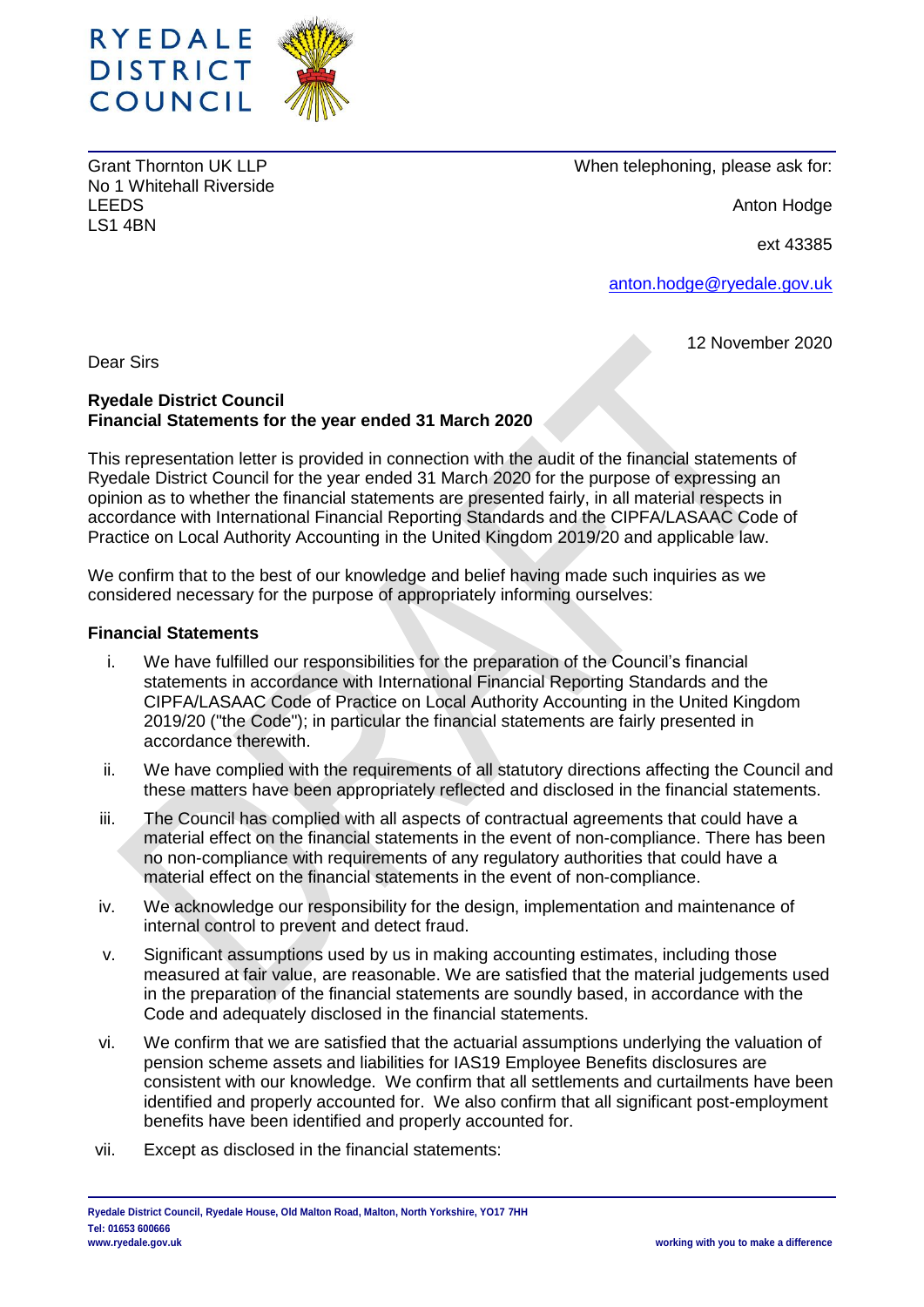

- a. there are no unrecorded liabilities, actual or contingent
- b. none of the assets of the Council has been assigned, pledged or mortgaged
- c. there are no material prior year charges or credits, nor exceptional or non-recurring items requiring separate disclosure.
- viii. Related party relationships and transactions have been appropriately accounted for and disclosed in accordance with the requirements of International Financial Reporting Standards and the Code.
- ix. All events subsequent to the date of the financial statements and for which International Financial Reporting Standards and the Code require adjustment or disclosure have been adjusted or disclosed.
- x. We have considered the adjusted misstatements, and misclassification and disclosures changes schedules included in your Audit Findings Report. The financial statements have been amended for these misstatements, misclassifications and disclosure changes and are free of material misstatements, including omissions.
- xi. We have considered the unadjusted misstatements schedule included in your Audit Findings Report and attached. We have not adjusted the financial statements for these misstatements brought to our attention as *they are immaterial to the results of the Council and its financial position at the year-end OR list reasons*. The financial statements are free of material misstatements, including omissions. [To be confirmed – red text to be deleted if no unadjusted misstated – but black text to remain]
- xii. Actual or possible litigation and claims have been accounted for and disclosed in accordance with the requirements of International Financial Reporting Standards.
- xiii. We have no plans or intentions that may materially alter the carrying value or classification of assets and liabilities reflected in the financial statements.
- xiv. We have updated our going concern assessment and cashflow forecasts in light of the Covid-19 pandemic. We continue to believe that the Council's financial statements should be prepared on a going concern basis and have not identified any material uncertainties related to going concern on the grounds that current and future sources of funding or support will be more than adequate for the Council's needs .We believe that no further disclosures relating to the Council's ability to continue as a going concern need to be made in the financial statements

### **Information Provided**

- xv. We have provided you with:
	- a. access to all information of which we are aware that is relevant to the preparation of the financial statements such as records, documentation and other matters;
	- b. additional information that you have requested from us for the purpose of your audit; and
	- c. access to persons within the Council via remote arrangements, in compliance with the nationally specified social distancing requirements established by the government in response to the Covid-19 pandemic from whom you determined it necessary to obtain audit evidence.
- xvi. We have communicated to you all deficiencies in internal control of which management is aware.